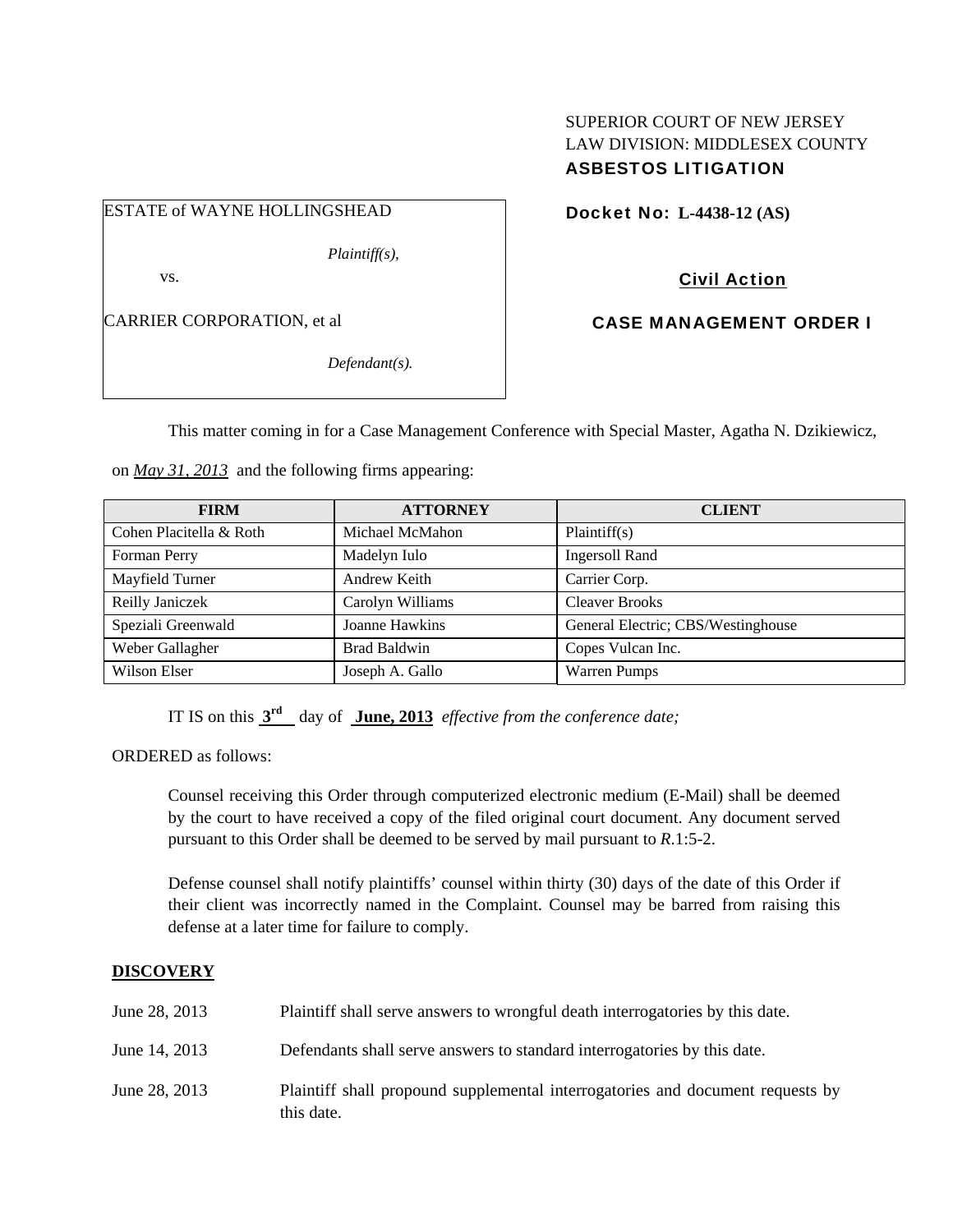| July 31, 2013    | Defendants shall serve answers to supplemental interrogatories and document<br>requests by this date.                                                                                                       |
|------------------|-------------------------------------------------------------------------------------------------------------------------------------------------------------------------------------------------------------|
| June 28, 2013    | Defendants shall propound supplemental interrogatories and document requests<br>by this date.                                                                                                               |
| July 31, 2013    | Plaintiff shall serve answers to supplemental interrogatories and document<br>requests by this date.                                                                                                        |
| October 31, 2013 | Fact discovery, including depositions, shall be completed by this date. Plaintiff's<br>counsel shall contact the Special Master within one week of this deadline if all<br>fact discovery is not completed. |
| October 31, 2013 | Depositions of corporate representatives shall be completed by this date.                                                                                                                                   |

### **EARLY SETTLEMENT**

November 8, 2013 Settlement demands shall be served on all counsel and the Special Master by this date.

### **SUMMARY JUDGMENT MOTION PRACTICE**

- November 22, 2013 Summary judgment motions limited to product identification issues shall be filed no later than this date.
- December 20, 2013 Last return date for product identification summary judgment motions.

## **MEDICAL DEFENSE**

- June 28, 2013 Plaintiff shall serve executed medical authorizations by this date.
- July 5, 2013 Any defendant wishing to present a medical defense shall advise all counsel of its intention by entering a Notice of Appearance of Defense Medical Counsel by this date. Any defendant who does not file such an appearance by this date may be foreclosed from asserting a medical defense.
- November 29, 2013 Plaintiff shall serve additional medical expert reports by this date.
- November 29, 2013 Plaintiff is to arrange for the transfer of pathology specimens and x-rays, if any, by this date.
- January 17, 2014 Defendants shall identify its medical experts and serve medical expert reports, if any, by this date.

#### **LIABILITY EXPERT REPORTS**

December 20, 2013 Plaintiff shall identify its liability experts and serve liability expert reports or a certified expert statement by this date or waive any opportunity to rely on liability expert testimony.

\_\_\_\_\_\_\_\_\_\_\_\_\_\_\_\_\_\_\_\_\_\_\_\_\_\_\_\_\_\_\_\_\_\_\_\_\_\_\_\_\_\_\_\_\_\_\_\_\_\_\_\_\_\_\_\_\_\_\_\_\_\_\_\_\_\_\_\_\_\_\_\_\_\_\_\_\_\_\_\_\_\_\_\_\_\_\_\_\_\_\_\_\_\_\_\_\_\_\_\_\_\_\_\_\_\_\_\_\_\_